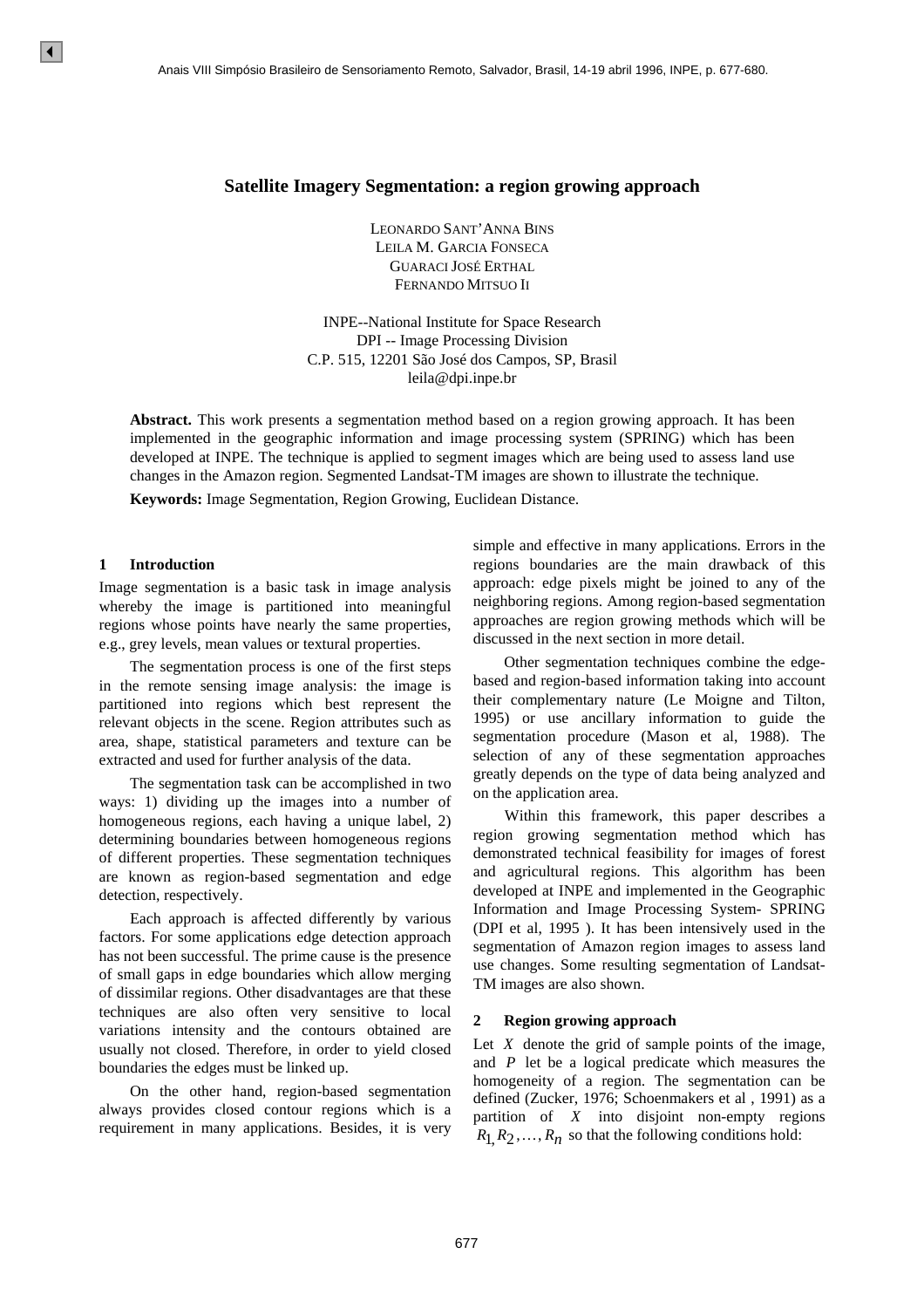i.  $R_i$ ,  $i = 1, 2, ..., n$  is digitally connected, i.e., the regions must be composed of contiguous lattice points (see Rosenfeld (1970) for a discussion of connectivity in digital pictures).

ii. 
$$
\bigcup_{i=1}^n R_i = X.
$$

- iii.  $P(R_i) = TRUE$  for  $i = 1, 2, ..., n$ .
- iv.  $P(R_i \cup R_j) = FALSE$  for  $i \neq j$ , where  $R_i$  and  $R_j$ are adjacent (4-connected at some point).

Zucker (1976) has pointed out that these properties suggest many important aspects of the segmentation algorithms but do not lead to a unique algorithm for performing the segmentation. Many segmentation schemes have incorporated these conditions but Schoenmakers et al (1991) have proposed some changes in these constraints in order to adapt the algorithms with heuristics appropriate to each application, given the needs of the end-user.

The region growing technique is an iterative process by which regions are merged starting from individual pixels, or another initial segmentation, and growing iteratively until every pixel is processed. Roughly speaking, it can be described by the following steps:

- 1. Segment the entire image into pattern cells ( 1 or more pixels).
- 2. Each pattern cell is compared with its neighboring cells to determine if they are similar, using a similarity measure. If they are similar, merge the cells to form a fragment and update the property used in the comparison.
- 3. Continue growing the fragment by examing all of its neighbors until no joinable regions remain. Label the fragment as a completed region.
- 4. Move to the next uncompleted cell, and repeat these steps until all cells are labeled.

The drawback of this traditional scheme is that, at each iteration, one or several merges occur so that the resulting segmentation is dependent on the order of the merges. In order to solve this problem Tilton (1989) has proposed an iterative parallel algorithm in which only the best merges are authorized. At each iteration, a set of subimages is defined, and the most similar pair of spatially adjacent regions is merged in each subimage. The segmentation here proposed is simpler than Tilton's algorithm but it has been provided satisfactory results in the segmentation of some forest and agricultural images.

#### **3 Segmentation algorithm**

Our approach is based on the traditional region growing technique, with some modifications which partially solve the problem of the dependence on the order of the merges.

Before describing the segmentation scheme some notation and definitions used in this section is provided. ℜ is used to denote the set of regions of the image, and  $R \in \mathcal{R}$  is an element of this set. Let  $T(t)$  denote the threshold value below which two regions are considered similar at instant  $t$ , and let  $M_i$  be the mean value vector of the region  $R_i$ . Let  $D(R_i, R_k) = ||M_i - M_k||$  be the Euclidean distance between the spectral mean values of the regions  $R_i$  and  $R_k$ , and let  $N(R)$  be the set of neighboring regions of *R* (not including *R* itself). The region  $R_k$  is the most similar neighboring region of  $R_i$ if  $D(R_i, R_k) \leq D(R_i, R_\ell)$  for every  $R_\ell \in N(R_i)$ .

The stages of the procedure can be outlined in the following way:

- 1. In the beginning of the segmentation process, a list of regions  $\{R_i, i = 1, ..., n\}$  is created (*n* is the number of pixels in the image). Initially each region is composed of only one pixel, so-called "seed". For each region  $R_i$ , its mean value vector and neighboring regions are stored.
- 2. For each region  $R_i$  its neighboring regions  $N(R_i)$ are examined and:
	- the most similar neighboring region  $R_k \in N(R_i)$  is chosen. If  $D(R_i, R_k) < T(t)$ then  $R_k$  is called "the best neighbor" of  $R_i$ .
	- If the best neighbor of  $R_k$  exists and is  $R_i$ , then both regions are merged.
- 3. Every time one region is aggregated to another one it is taken out of the list.
- 4. The fragment mean value is updated every time one region is aggregated to it.
- 5. The same procedure is repeated until no joinable regions remain.
- 6. In the last step, small regions are merged with larger adjacent regions, in accordance with an area threshold value defined by the user.

In our implementation  $T(t) = \alpha^t T(0)$ , with  $T(0) > 0$ ,  $t = 0,1,2,...$  and  $\alpha < 1$ . This specification imposes that the initial merges are harder to accomplish than those at the end of the merging process, i.e., only **very** similar regions are merged first.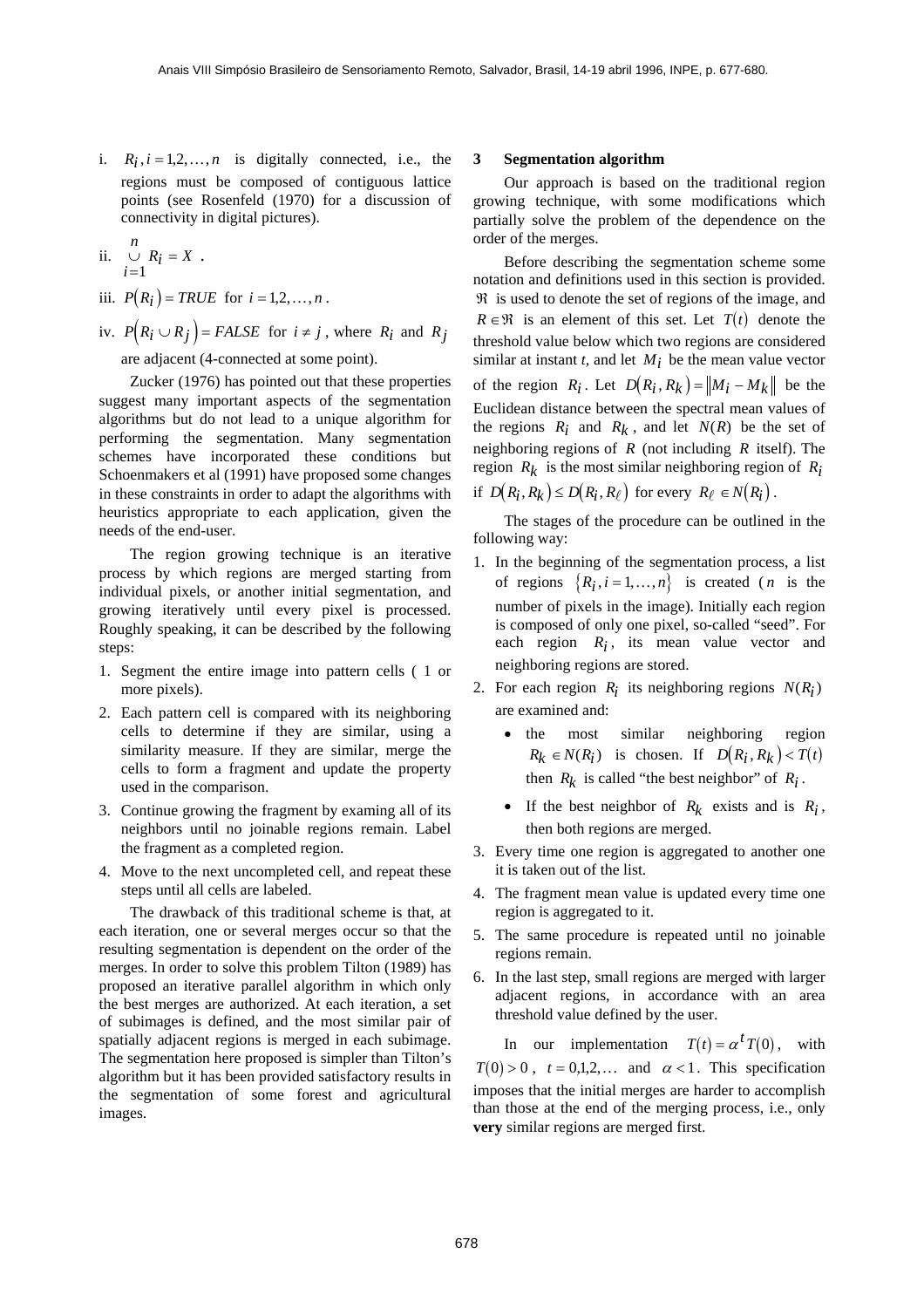The similarity threshold value must be manually provided by the user and, therefore, a tradeoff is inevitable: if it is set too low the growing process will generate over-segmented regions, otherwise segments representing different land cover will be incorrectly merged together. The choice of this threshold value as well as the area threshold value will greatly depend on the specific application and data.

## **3 Results**

The region-based segmentation algorithm has been tested mainly on forest and agricultural images with satisfactory results. In order to show here some results, the Landsat TM images of bands 3, 4, and 5 (path/rows 231.67, July 12, 1994 ) of two test sites were processed. These images cover an area in the Amazon region (Rondônia, Brazil).

Figures 1(a) and 2(a) show the original images (band 5) of the two different regions, namely site 1 and site 2, respectively. For visualization of the resulting segmentation, the original image overlapped with the regions boundaries are shown in the Figures 1(b) and 2(b) corresponding to sites 1 and 2, respectively. For the site 1 the bands 3, 4 and 5 were used in the segmentation process while only the band 5 was processed in the case 2. As we can observe the results obtained so far have been encouraging. The region boundaries have good correspondence with the contours of the landcover in the test images.

The technique here presented has been intensively used by remote sensing specialists to assess land use changes in the Amazon region (Alves et al, 1996; Batista et al, 1994; Santos et al, 1995 ). These works show more segmentation results.

## **4 Conclusions**

There is still much work to be done on the problem of segmentation of satellite images. This is a critical problem since satellite images are very complex. Here we have presented a practical and simple segmentation scheme based on a region growing approach. In spite of its simplicity a preliminary assessment of the technique using images of Amazon region has shown satisfactory results. In the future we plan to apply the algorithm in other kinds of images and to perform a quantitative evaluation in more details. Improvements on the scheme proposed, such as the integration of the region-based and edge-based information, which has been proposed in many papers, are also planned.

## **Acknowledgments**

The authors would like to thank E. K. Mello and J. C. Moreira for providing the images and the segmentation results shown in the Figure 2.

# **References**

D. S. Alves, J. C. Moreira, E. K. Mello, J. V. Soares, O. Fernandez, S. Almeida, J. D. Ortiz, "Mapeamento do uso da terra em Rondônia utilizando técnicas de segmentação e classificação de imagens Landsat-TM", Submetido ao *VIII Simposio Brasileiro de Sensoriamento Remoto*, Salvador, 1996.

G. T. Batista, J. S. Medeiros, E. M. K. Mello, J. C. Moreira, L. S. Bins, "A new approach for deforestation assessment", *In: ISPRS Symposium on Resource and Environmental Monitoring*, Rio de Janeiro, Brazil, V. 30, Part 7a, pp. 170-174, 1994.

DPI et al, "SPRING: Integrating Remote Sensing and GIS by Object Oriented Data Modeling", *Computer Graphics*, 20(3), 1996. (To be published).

J. Le Moigne, J. C. Tilton, "Refining Image segmentation by integration of edge and region data", *IEEE Transactions on Geoscience and remote Sensing* 33(3), 605-615, May 1995.

D. C. Mason, D. G. Corr, A. Cross, D. C. Hogg, D. H. Lawrence, M. Petrou, A. M. Tailor, "The use of digital map data in the segmentation and classification of remotely-sensed images", *International Journal of Geographical Information Systems*, 2(3), 195-215, 1988.

A. Rosenfeld, "Connectivity in digital pictures", *J. ACM*, 17, 146-156, 1970.

J. R. Santos, A. Venturieri, R. J. Machado, "Monitoring land use in Amazonia based on image segmentation and neural networks", *IGARSS'95*, V.I, pp.108-111, 1995.

R. P. H. M. Schoenmakers, G. G. Wilkinson, Th. E. Schouten, "Segmentation of remotely-sensed images: a re-definition for operational applications", *IGARSS'91* Espoo, Finland, V.II, 1087-1090, 1991.

J. C. Tilton, "Image segmentation by iterative parallel region growing and splitting", *in Proc. 1989 Int. Remote Sensing Symp*., Vancouver, BC, Canada, July 10-14, pp. 2420-2423, 1989.

S. W. Zucker, "Region growing: childhood and adolescence", *Computer Graphics and Image Processing* 5, 382-399, 1976.